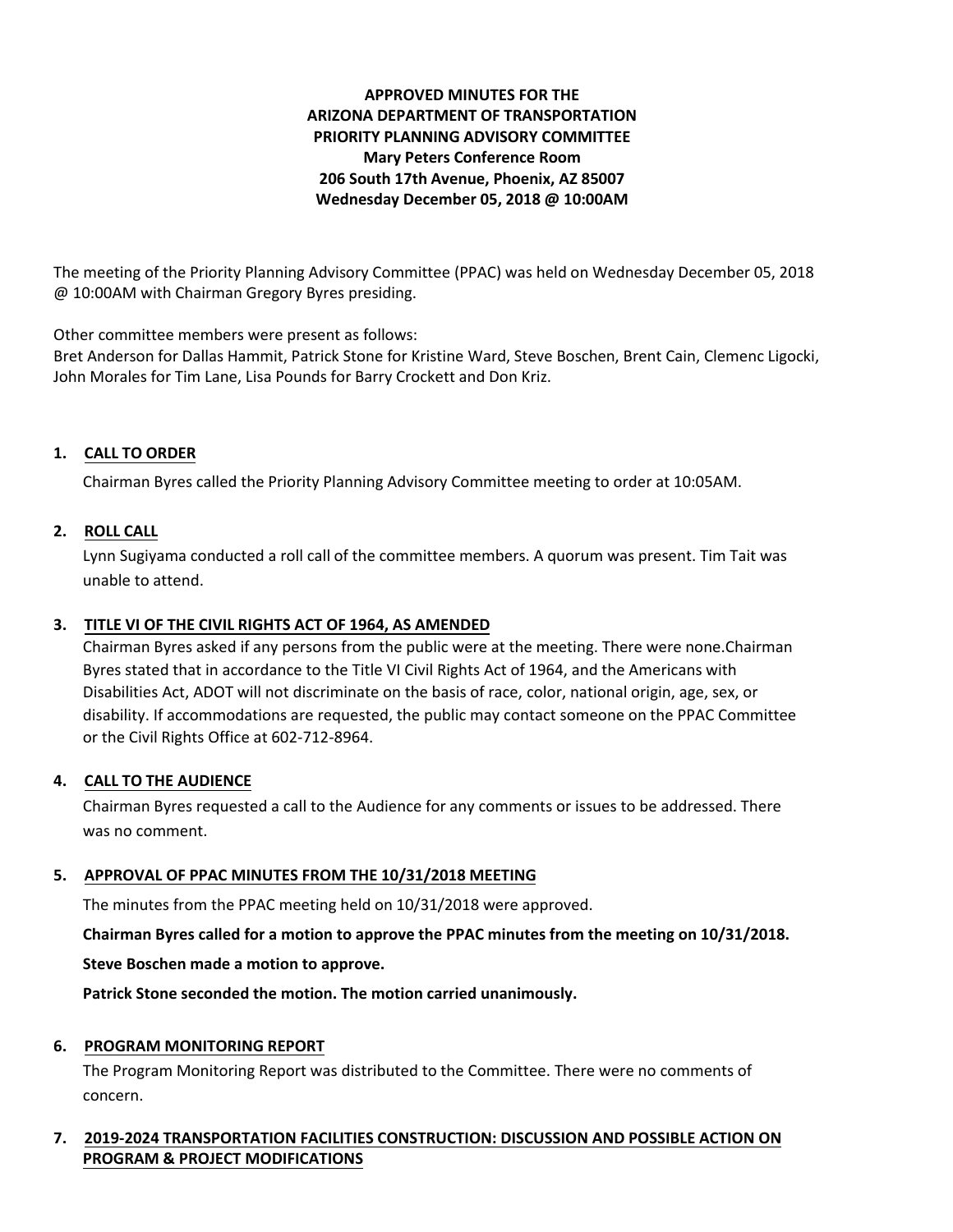| $7-1$ | Route & MP:                | US 93 @ MP 116.0                        |
|-------|----------------------------|-----------------------------------------|
|       | <b>Project Name:</b>       | <b>CARROW - STEPHENS</b>                |
|       | <b>Type of Work:</b>       | <b>CONSTRUCT 4-LANE DIVIDED HIGHWAY</b> |
|       | County:                    | Mohave                                  |
|       | District:                  | <b>Northwest</b>                        |
|       | Schedule:                  | FY 2018                                 |
|       | Project:                   | H823201D TIP#: 10413                    |
|       | <b>Project Manager:</b>    | Adam McGuire                            |
|       | <b>Program Amount:</b>     | \$2,927,000                             |
|       | <b>New Program Amount:</b> | \$4,455,000                             |
|       | <b>Requested Action:</b>   | Increase budget                         |

**Item 7-1 was presented by: Craig Regulski Chairman called for a motion to approve Item 7-1. Bret Anderson made the motion to approve. Steve Boschen seconded the motion. Motion carried unanimously**

| $7 - 2$ | Route & MP:                | $1-10 \omega$ MP 252.0         |
|---------|----------------------------|--------------------------------|
|         | <b>Project Name:</b>       | <b>RUTHRAUFF ROAD TI</b>       |
|         | <b>Type of Work:</b>       | Demolition                     |
|         | County:                    | Pima                           |
|         | District:                  | Southcentral                   |
|         | Schedule:                  |                                |
|         | Project:                   | H848011C TIP#: 11417           |
|         | <b>Project Manager:</b>    | Adrian Leon                    |
|         | <b>Program Amount:</b>     | \$237,000                      |
|         | <b>New Program Amount:</b> | \$1,079,000                    |
|         | <b>Requested Action:</b>   | Increase Budget for Demolition |

**Item 7-2 was presented by: Adrian Leon Chairman called for a motion to approve Item 7-2. Steve Boschen made the motion to approve. Patrick Stone seconded the motion. Motion carried unanimously**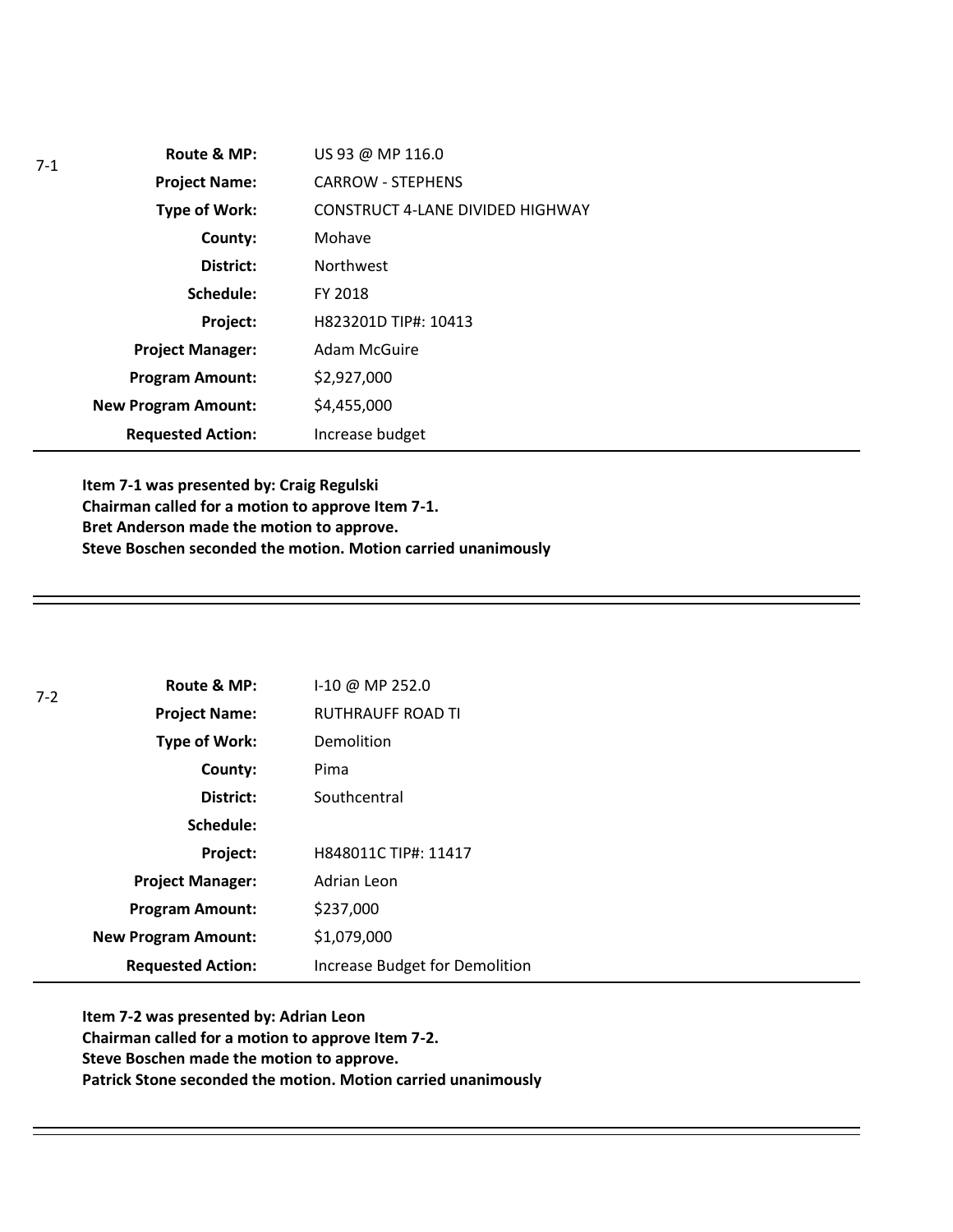| Route & MP:                | I-10 @ MP 252.0                 |
|----------------------------|---------------------------------|
| <b>Project Name:</b>       | RUTHRAUFF ROAD TI               |
| <b>Type of Work:</b>       | <b>ENVIRONMENTAL MITIGATION</b> |
| County:                    | Pima                            |
| District:                  | Southcentral                    |
| Schedule:                  |                                 |
| Project:                   | H848002E TIP#: 11417            |
| <b>Project Manager:</b>    | Adrian Leon                     |
| <b>Program Amount:</b>     | \$396,000                       |
| <b>New Program Amount:</b> | \$1,065,000                     |
| <b>Requested Action:</b>   | Increase budget                 |

**Item 7-3 was presented by: Adrian Leon Chairman called for a motion to approve Item 7-3. Steve Boschen made the motion to approve. Lisa Pounds seconded the motion. Motion carried unanimously**

| $7 - 4$ | Route & MP:                | US 93 @ MP 194.2            |
|---------|----------------------------|-----------------------------|
|         | <b>Project Name:</b>       | Wickenburg Ranch Way - SR89 |
|         | <b>Type of Work:</b>       | Design Divided Highway      |
|         | County:                    | Yavapai                     |
|         | District:                  | <b>Northwest</b>            |
|         | Schedule:                  |                             |
|         | Project:                   | F012501D TIP#: 100957       |
|         | <b>Project Manager:</b>    | Craig Regulski              |
|         | <b>Program Amount:</b>     | \$0                         |
|         | <b>New Program Amount:</b> | \$117,000                   |
|         | <b>Requested Action:</b>   | Establish project.          |

**Item 7-4 was presented by: Craig Regulski Chairman called for a motion to approve Item 7-4. Patrick Stone made the motion to approve. Bret Anderson seconded the motion. Motion carried unanimously**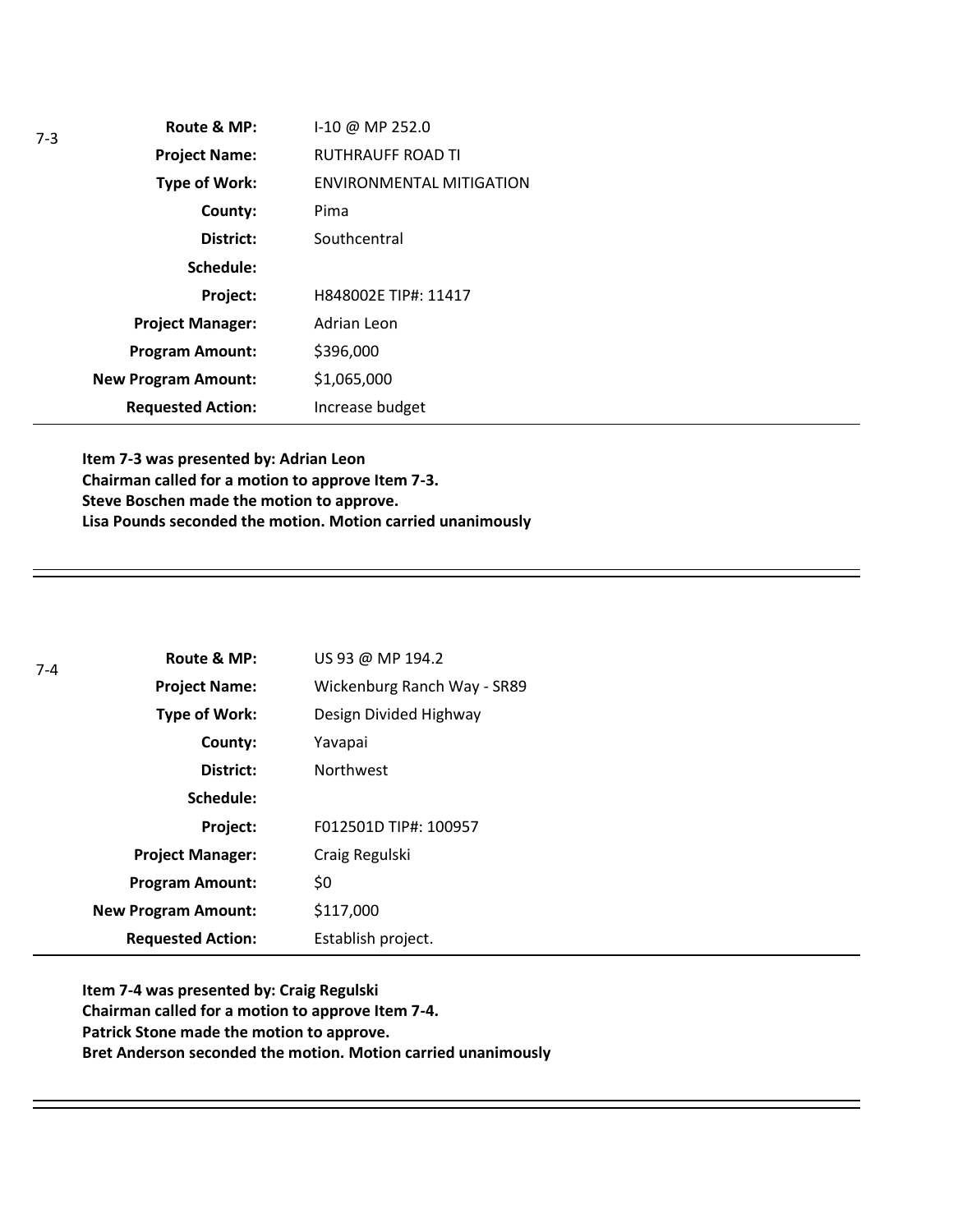| Route & MP:                | US 60 @ MP 238.3                    |
|----------------------------|-------------------------------------|
| <b>Project Name:</b>       | PINTO CREEK BRIDGE                  |
| <b>Type of Work:</b>       | <b>CONSTRUCT BRIDGE REPLACEMENT</b> |
| County:                    | Gila                                |
| District:                  | Southeast                           |
| Schedule:                  | FY 2018                             |
| Project:                   | H824301C TIP#: 14217                |
| <b>Project Manager:</b>    | Derek Boland                        |
| <b>Program Amount:</b>     | \$25,500,000                        |
| <b>New Program Amount:</b> | \$31,500,000                        |
| <b>Requested Action:</b>   | Increase construction budget        |

**Item 7-5 was presented by: Derek Boland**

**Chairman called for a motion to approve item 7-5.**

**Brent Cain made the motion to approve.**

**Steve Boschen seconded the motion. Motion carried unanimously**

**Discussion followed that the funding sources for Line 19a are revised. The new amounts are \$1,374,000 from the FY 2019 Bridge Replacement and Rehabilitation Fund #76219, and \$4,626,000 from the FY 2019 Statewide Contingency Fund #72319. The PRB Form will be revised for the State Transportation Board Meeting.** 

| $7-6$ | Route & MP:                |                                                |
|-------|----------------------------|------------------------------------------------|
|       | <b>Project Name:</b>       | Statewide Stormwater Protection Support - FY19 |
|       | <b>Type of Work:</b>       | <b>Regulatory Compliance</b>                   |
|       | County:                    | Statewide                                      |
|       | District:                  |                                                |
|       | Schedule:                  |                                                |
|       | Project:                   | M711701X TIP#: 795                             |
|       | <b>Project Manager:</b>    | Julia Manfredi                                 |
|       | <b>Program Amount:</b>     | \$0                                            |
|       | <b>New Program Amount:</b> | \$475,000                                      |
|       | <b>Requested Action:</b>   | Establish new project.                         |

**Item 7-6 was presented by: Julia Manfredi Chairman called for a motion to approve item 7-6. Bret Anderson made the motion to approve. Lisa Pounds seconded the motion. Motion carried unanimously**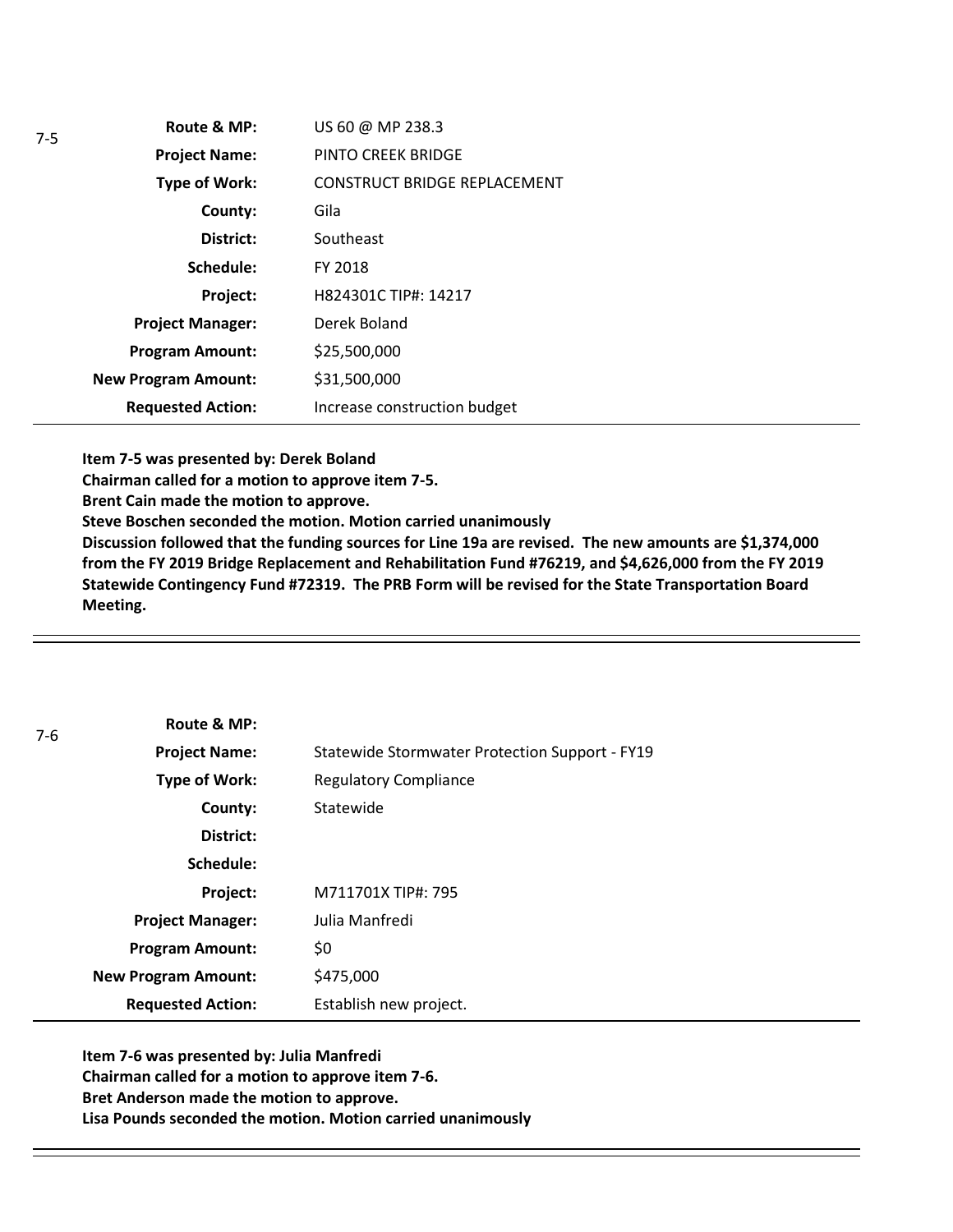| SR 202L @ MP 44                          |
|------------------------------------------|
| GILBERT ROAD - I-10                      |
| <b>DESIGN GENERAL PURPOSE LANE</b>       |
| Maricopa                                 |
| Central                                  |
|                                          |
| F012401L TIP#: 8898                      |
| Madhay Mundle                            |
| \$2,000,000                              |
| \$2,000,000                              |
| Change project name<br>Add project scope |
|                                          |

**Item 7-7 was presented by: Madhav Mundle Chairman called for a motion to approve Item 7-7. Steve Boschen made the motion to approve. Patrick Stone seconded the motion. Motion carried unanimously**

| $7-8$ | Route & MP:                | $1-8$ @ MP 0.01              |
|-------|----------------------------|------------------------------|
|       | <b>Project Name:</b>       | Colorado River Viaduct #1701 |
|       | <b>Type of Work:</b>       | <b>BRIDGE REPAIR</b>         |
|       | County:                    | Yuma                         |
|       | District:                  | Southwest                    |
|       | Schedule:                  |                              |
|       | Project:                   | F024701X TIP#: 100962        |
|       | <b>Project Manager:</b>    | Madhav Mundle                |
|       | <b>Program Amount:</b>     | \$0                          |
|       | <b>New Program Amount:</b> | \$299,000                    |
|       | <b>Requested Action:</b>   | Establish new project        |

**Item 7-8 was presented by: Madhav Mundle Chairman called for a motion to approve Item 7-8. Steve Boschen made the motion to approve. Patrick Stone seconded the motion. Motion carried unanimously**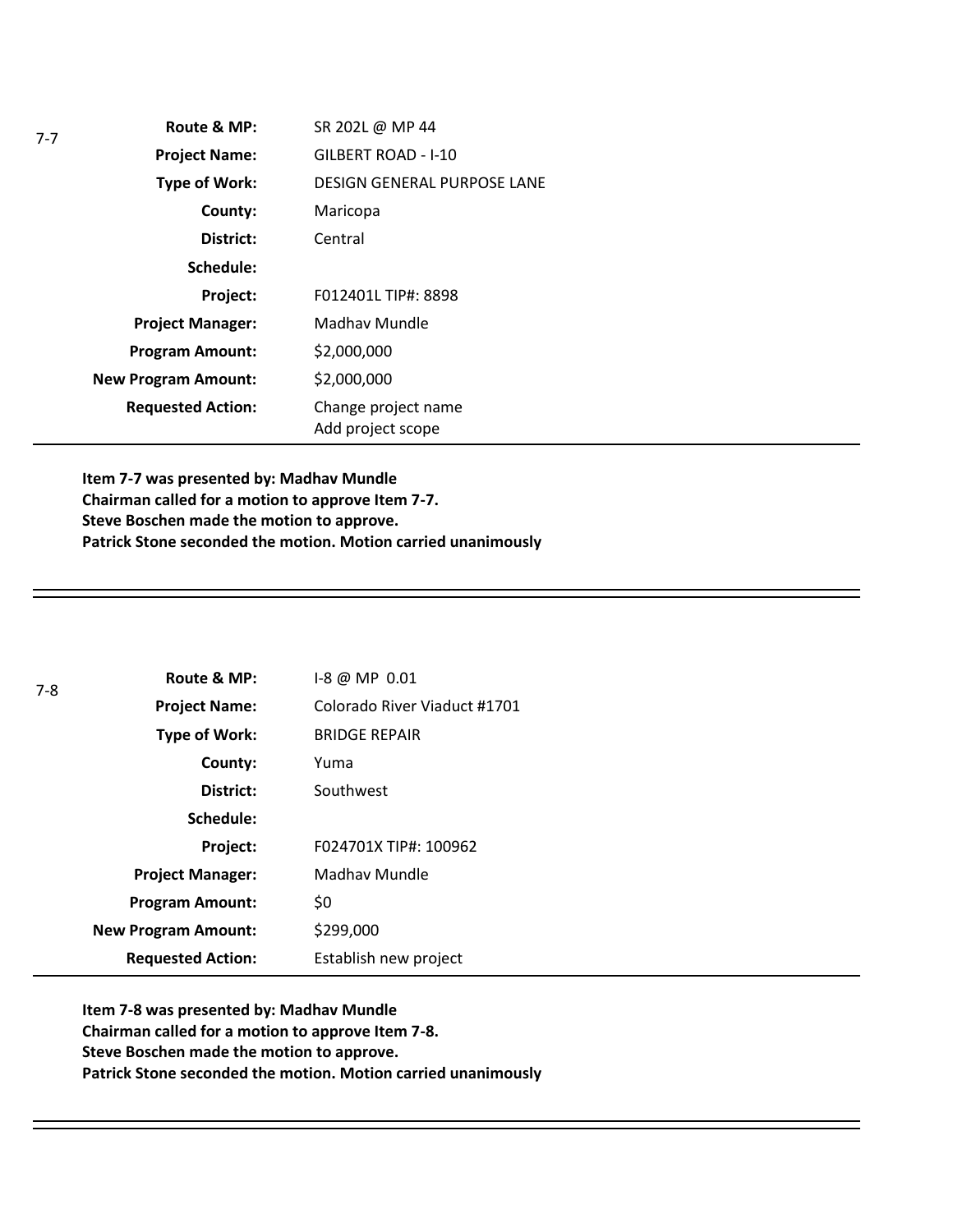| Route & MP:                | $1-40$ @ MP 185.2                         |  |
|----------------------------|-------------------------------------------|--|
| <b>Project Name:</b>       | BELLEMONT TI UNDERPASS EB #738 & WB #1083 |  |
| Type of Work:              | <b>CONSTRUCT BRIDGE REHABILITATION</b>    |  |
| County:                    | Coconino                                  |  |
| District:                  | Northcentral                              |  |
| Schedule:                  |                                           |  |
| Project:                   | F010601C TIP#: 8806                       |  |
| <b>Project Manager:</b>    | <b>Olivier Mirza</b>                      |  |
| <b>Program Amount:</b>     | \$0                                       |  |
| <b>New Program Amount:</b> | \$6,000,000                               |  |
| <b>Requested Action:</b>   | Establish New Project.                    |  |

**Item 7-9 was presented by: Olivier Mirza Chairman called for a motion to approve Item 7-9. Lisa Pounds made the motion to approve. Bret Anderson seconded the motion. Motion carried unanimously**

7-9

| $7 - 10$ | Route & MP:                | I-40 @ MP 191.0                     |
|----------|----------------------------|-------------------------------------|
|          | <b>Project Name:</b>       | A-1 MOUNTAIN ROAD - I-17            |
|          | Type of Work:              | PAVEMENT REHABILITATION             |
|          | County:                    | Coconino                            |
|          | District:                  | <b>Northcentral</b>                 |
|          | Schedule:                  |                                     |
|          | Project:                   | F004301C TIP#: 100961               |
|          | <b>Project Manager:</b>    | Pei-jung Li                         |
|          | <b>Program Amount:</b>     | \$0                                 |
|          | <b>New Program Amount:</b> | \$1,250,000                         |
|          | <b>Requested Action:</b>   | Establish new construction project. |

**Item 7-10 was presented by: Tricia Brown Chairman called for a motion to approve Item 7-10. Steve Boschen made the motion to approve. Bret Anderson seconded the motion. Motion carried unanimously Discussion followed about what the Type of Work should be on this project. Changes may be made on the PRB Form.**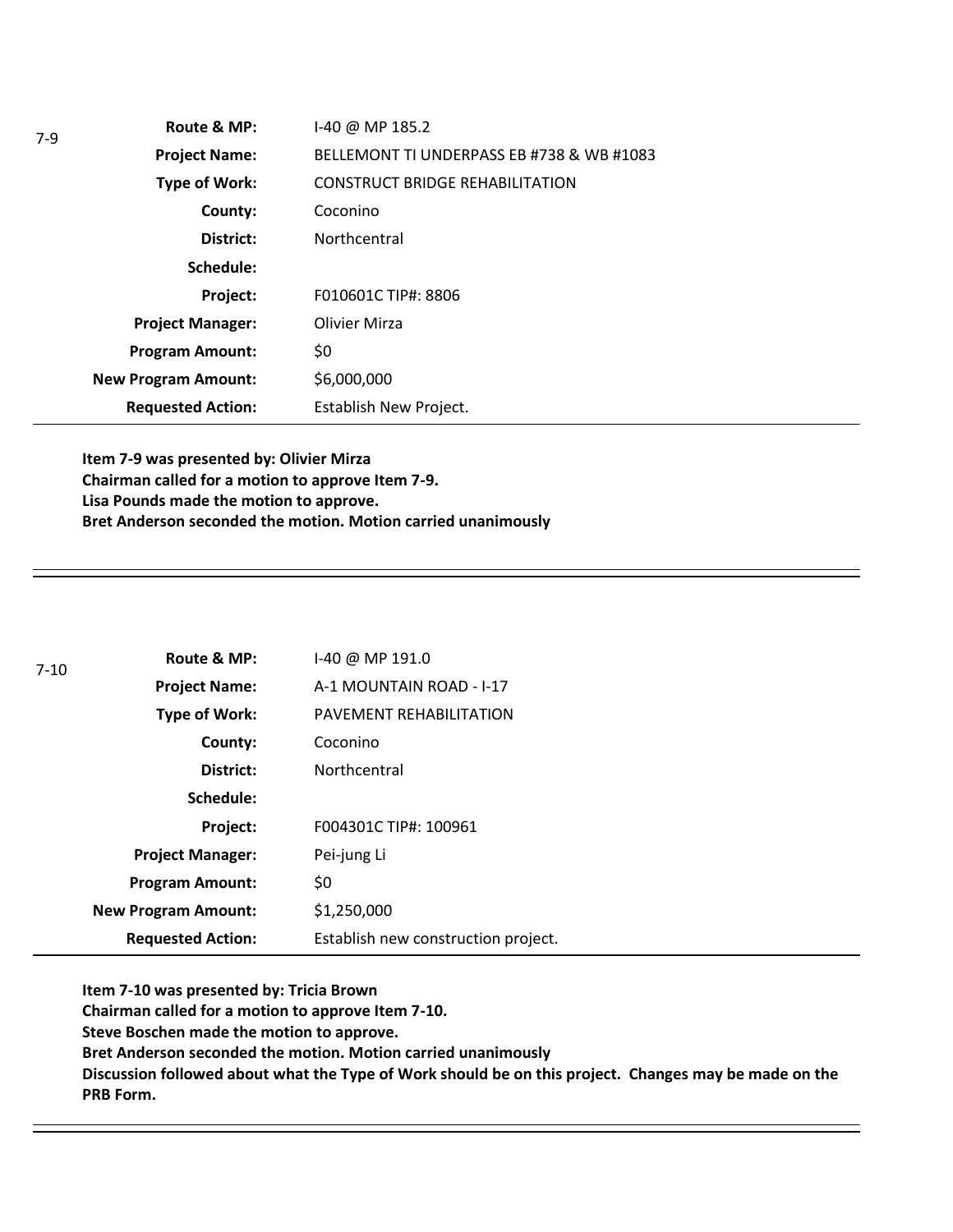| $7 - 11$ | Route & MP:                | US 60 @ MP 153.4                 |
|----------|----------------------------|----------------------------------|
|          | <b>Project Name:</b>       | NORTHERN AVE & BETHANY HOME ROAD |
|          | Type of Work:              | RR SAFETY IMPROVEMENTS           |
|          | County:                    | Maricopa                         |
|          | District:                  | Central                          |
|          | Schedule:                  |                                  |
|          | Project:                   | F014101X                         |
|          | <b>Project Manager:</b>    | Sayeed Hani                      |
|          | <b>Program Amount:</b>     | \$0                              |
|          | <b>New Program Amount:</b> | \$441,000                        |
|          | <b>Requested Action:</b>   | Establish new project            |

**Item 7-11 was presented by: Sayeed Hani Chairman called for a motion to approve Item 7-11. Patrick Stone made the motion to approve. Steve Boschen seconded the motion. Motion carried unanimously**

| 7-12 | Route & MP:                | $1-40 @ MP 3.0$             |
|------|----------------------------|-----------------------------|
|      | <b>Project Name:</b>       | <b>TOPOCK PORT OF ENTRY</b> |
|      | <b>Type of Work:</b>       | RECONSTRUCT STATIC SCALE    |
|      | County:                    | Mohave                      |
|      | District:                  | <b>Northwest</b>            |
|      | Schedule:                  | FY 2019                     |
|      | Project:                   | F018401C TIP#: 100247       |
|      | <b>Project Manager:</b>    | <b>Trent Kelso</b>          |
|      | <b>Program Amount:</b>     | \$850,000                   |
|      | <b>New Program Amount:</b> | \$1,170,000                 |
|      | <b>Requested Action:</b>   | Increase Budget             |

**Item 7-12 was presented by: Trent Kelso Chairman called for a motion to approve Item 7-12. Steve Boschen made the motion to approve. Patrick Stone seconded the motion. Motion carried unanimously**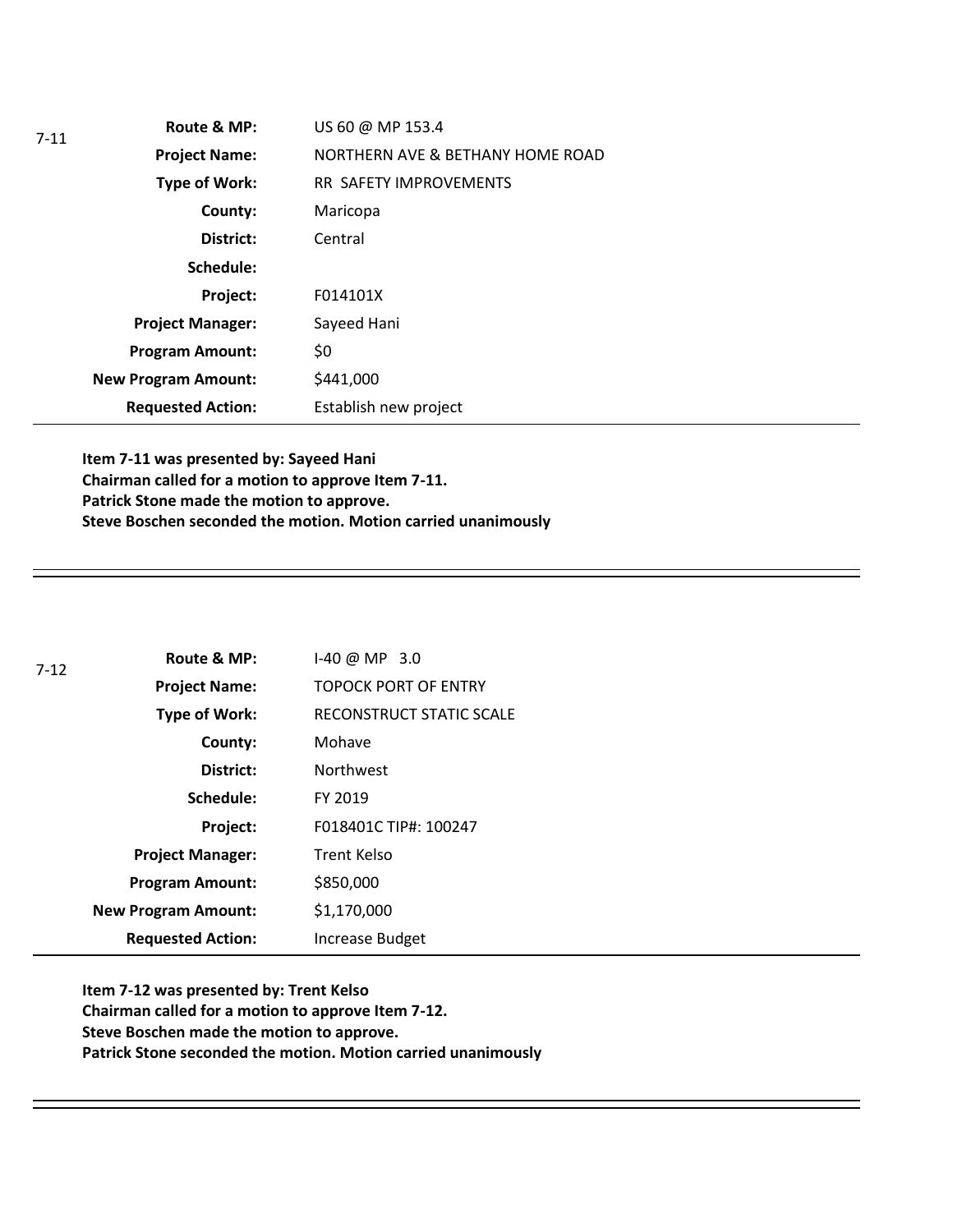| $7-13$ | Route & MP:                | Local Roads                           |
|--------|----------------------------|---------------------------------------|
|        | <b>Project Name:</b>       | VALLE VERDE/PASEO VERDE DRIVE         |
|        | <b>Type of Work:</b>       | ROADWAY PAVING                        |
|        | County:                    | Santa Cruz                            |
|        | District:                  | Southcentral                          |
|        | Schedule:                  |                                       |
|        | Project:                   | T014201C TIP#: 100958                 |
|        | <b>Project Manager:</b>    | <b>Trent Kelso</b>                    |
|        | <b>Program Amount:</b>     | \$0                                   |
|        | <b>New Program Amount:</b> | \$570,000                             |
|        | <b>Requested Action:</b>   | <b>Establish Construction Project</b> |

**Item 7-13 was presented by: Trent Kelso Chairman called for a motion to approve Item 7-13. Patrick Stone made the motion to approve. Steve Boschen seconded the motion. Motion carried unanimously Discussion followed that the project and the JPA Amendment will be signed by the City of Nogales, contingent upon the meeting on December 12, 2018. Changes will be revised on the PRB Form.** 

| $7 - 14$ | Route & MP:                | I-40 @ MP 239.0                                |
|----------|----------------------------|------------------------------------------------|
|          | <b>Project Name:</b>       | METEOR CITY TI OVERPASS, EB #20175 & WB #20176 |
|          | <b>Type of Work:</b>       | <b>BRIDGE REPLACEMENT</b>                      |
|          | County:                    | Coconino                                       |
|          | District:                  | Northcentral                                   |
|          | Schedule:                  | FY 2019                                        |
|          | Project:                   | H873501C TIP#: 18816                           |
|          | <b>Project Manager:</b>    | Tricia Brown                                   |
|          | <b>Program Amount:</b>     | \$4,300,000                                    |
|          | <b>New Program Amount:</b> | \$5,000,000                                    |
|          | <b>Requested Action:</b>   | Increase budget.                               |

**Item 7-14 was presented by: Tricia Brown Chairman called for a motion to approve Item 7-14. Bret Anderson made the motion to approve. Steve Boschen seconded the motion. Motion carried unanimously**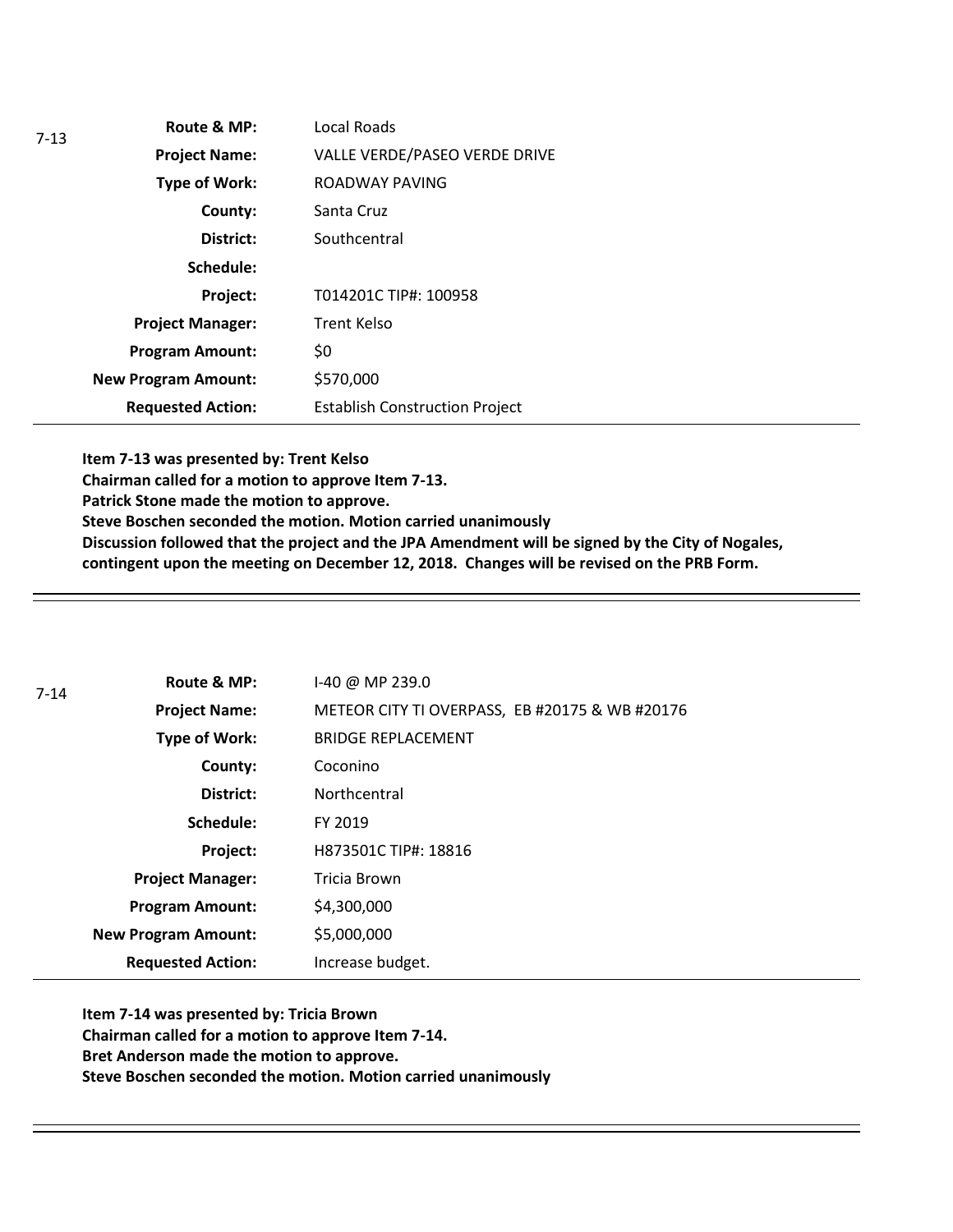FY 2019-2023 Airport Development Program – Projects Discussion and Possible Action

8-1. Big Sandy Airport, Kingman, AZ Request to establish project to build a Private Use Runway near Kingman, AZ, For Information Only

**Item 8-1 was presented by Greg Byres as information only. The Big Sandy Airport will go to the State Transportation Board Meeting for final approval.**

| $8-2.$ | AIRPORT NAME:<br>SPONSOR:<br><b>AIRPORT CATEGORY:</b><br><b>SCHEDULE:</b><br><b>PROJECT#:</b><br>PROGRAM AMOUNT:<br><b>PROJECT MANAGER:</b><br><b>PROJECT DESCRIPTION:</b><br><b>REQUESTED ACTION:</b>                     | Phoenix-Mesa Gateway Airport<br>Phoenix-Mesa Gateway Airport Authority<br><b>Commercial Service</b><br>FY 2019-2023<br>E9M1B<br>New Project<br>Margie Cerda<br>Construct Taxiway, Phase 3<br><b>Recommend STB Approval</b>                                                | Page                 |
|--------|----------------------------------------------------------------------------------------------------------------------------------------------------------------------------------------------------------------------------|---------------------------------------------------------------------------------------------------------------------------------------------------------------------------------------------------------------------------------------------------------------------------|----------------------|
|        | <b>FUNDING SOURCES:</b>                                                                                                                                                                                                    | <b>FAA</b>                                                                                                                                                                                                                                                                | \$9,769,733          |
|        |                                                                                                                                                                                                                            | <b>Sponsor</b>                                                                                                                                                                                                                                                            | \$479,582            |
|        |                                                                                                                                                                                                                            | <b>State</b>                                                                                                                                                                                                                                                              | \$479,561            |
|        |                                                                                                                                                                                                                            | <b>Total Program</b>                                                                                                                                                                                                                                                      | \$10,728,896         |
| $8-3.$ | <b>AIRPORT NAME:</b><br>SPONSOR:<br><b>AIRPORT CATEGORY:</b><br><b>SCHEDULE:</b><br><b>PROJECT#:</b><br>PROGRAM AMOUNT:<br>PROJECT MANAGER:<br>PROJECT DESCRIPTION:<br><b>REQUESTED ACTION:</b><br><b>FUNDING SOURCES:</b> | San Carlos Apache Airport<br>San Carlos Apache Tribe<br><b>Public General Aviation</b><br>FY 2019-2023<br>E9M1D<br>New Project<br>Margie Cerda<br>Install Apron Lighting, Rehabilitate Taxiway A, Install<br>Misc. Navaids<br><b>Recommend STB Approval</b><br><b>FAA</b> | Page<br>\$464,665.00 |
|        |                                                                                                                                                                                                                            | Sponsor                                                                                                                                                                                                                                                                   | \$22,809.71          |
|        |                                                                                                                                                                                                                            | <b>State</b>                                                                                                                                                                                                                                                              | \$22,809.71          |
|        |                                                                                                                                                                                                                            | <b>Total Program</b>                                                                                                                                                                                                                                                      | \$510,284.42         |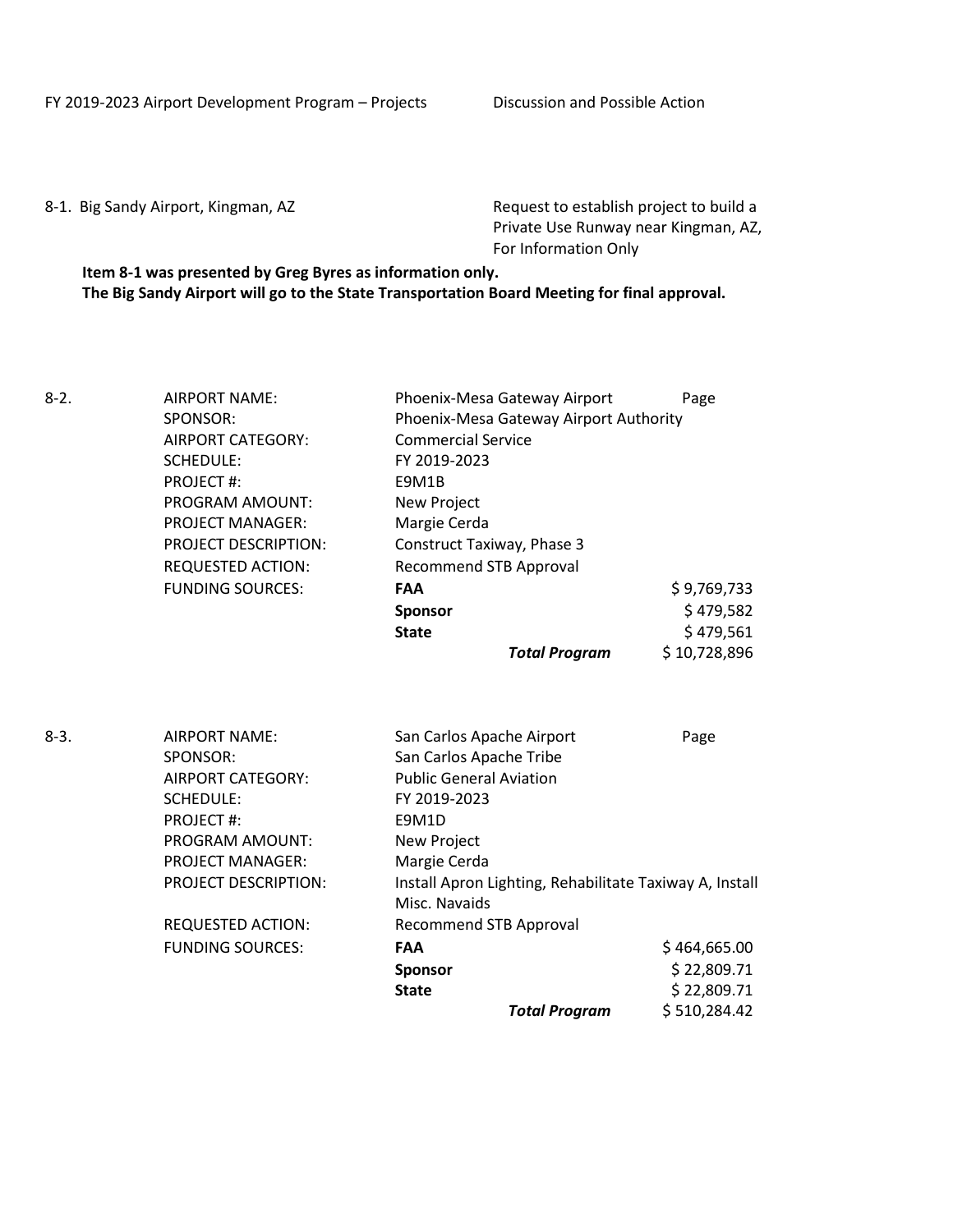| 8-4. | <b>AIRPORT NAME:</b>        | San Manuel Airport                  | Page      |
|------|-----------------------------|-------------------------------------|-----------|
|      | SPONSOR:                    | <b>Pinal County</b>                 |           |
|      | <b>AIRPORT CATEGORY:</b>    | <b>Public General Aviation</b>      |           |
|      | SCHEDULE:                   | FY 2019-2023                        |           |
|      | PROJECT#:                   | E9M1J                               |           |
|      | PROGRAM AMOUNT:             | New Project                         |           |
|      | <b>PROJECT MANAGER:</b>     | Margie Cerda                        |           |
|      | <b>PROJECT DESCRIPTION:</b> | <b>Acquire Land for Development</b> |           |
|      | <b>REQUESTED ACTION:</b>    | <b>Recommend STB Approval</b>       |           |
|      | <b>FUNDING SOURCES:</b>     | <b>FAA</b>                          | \$281,110 |
|      |                             | <b>Sponsor</b>                      | \$13,799  |
|      |                             | <b>State</b>                        | \$13,800  |
|      |                             | <b>Total Program</b>                | \$308,709 |

**Items 8-2 through 8-4 were presented by: Margie Cerda Chairman called for a motion to approve Items 8-2 through 8-4. Patrick Stone made the motion to approve. Lisa Pounds seconded the motion. Motion carried unanimously**

8-5. AIRPORT NAME: Show Low Regional Airport Page SPONSOR: City of Show Low AIRPORT CATEGORY: Commercial Service SCHEDULE: FY 2019-2023 PROJECT #: E9M1O PROGRAM AMOUNT: New Project PROJECT MANAGER: Lisa Yahraus PROJECT DESCRIPTION: Rehabilitate Runway REQUESTED ACTION: Recommend STB Approval FUNDING SOURCES: **FAA** \$ 2,054,427 **Sponsor**  $\frac{1}{5}$  54,064 **State**  $\begin{array}{c} \text{State} \\ \text{S} \\ \end{array}$ *Total Program* \$ 2,162,555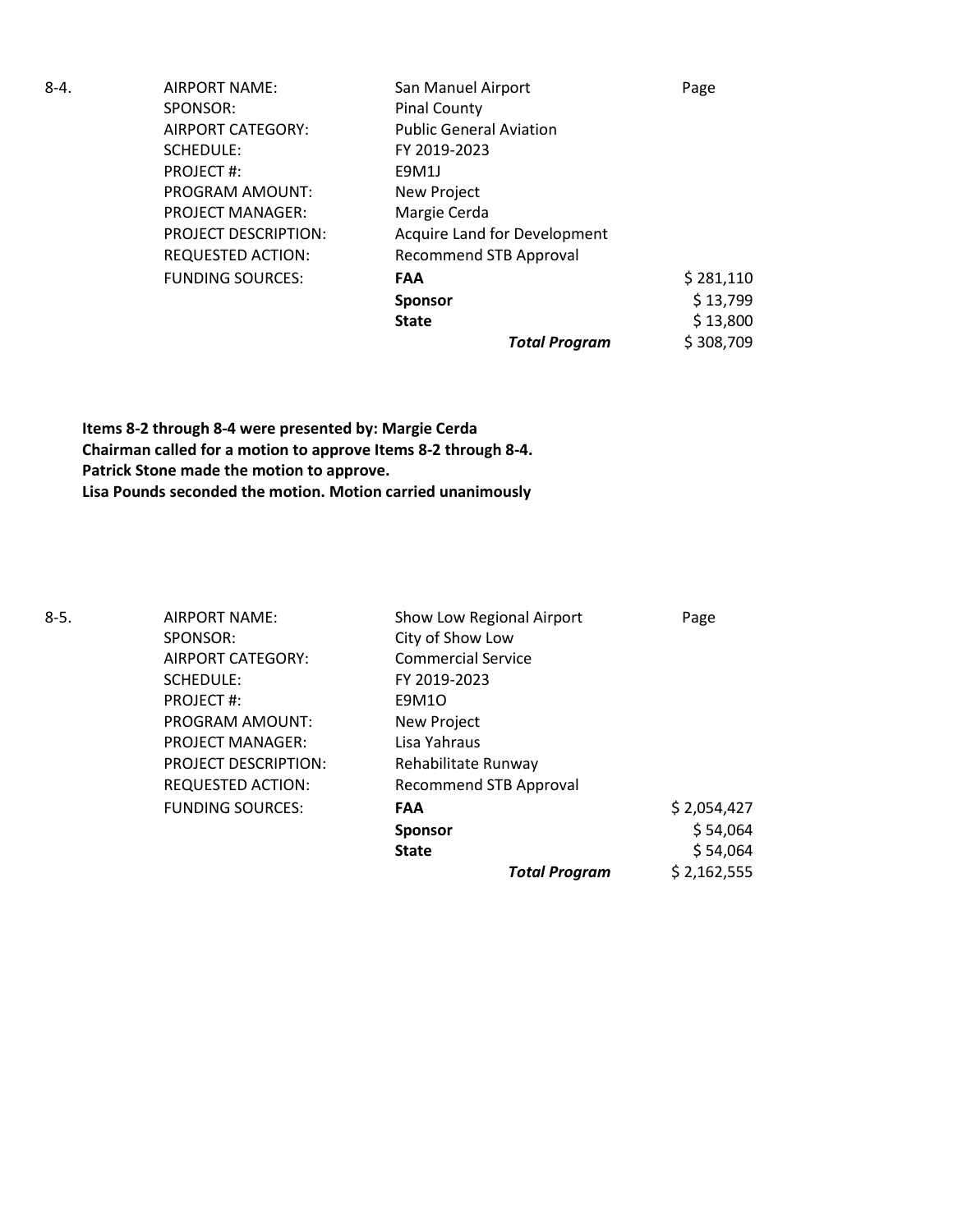| 8-6. | AIRPORT NAME:               | <b>Chandler Municipal Airport</b> | Page        |
|------|-----------------------------|-----------------------------------|-------------|
|      | SPONSOR:                    | City of Chandler                  |             |
|      | AIRPORT CATEGORY:           | Reliever                          |             |
|      | SCHEDULE:                   | FY 2019-2023                      |             |
|      | PROJECT#:                   | E9M1Q                             |             |
|      | PROGRAM AMOUNT:             | New Project                       |             |
|      | <b>PROJECT MANAGER:</b>     | Lisa Yahraus                      |             |
|      | <b>PROJECT DESCRIPTION:</b> | Rehabilitate North Terminal Apron |             |
|      | <b>REQUESTED ACTION:</b>    | <b>Recommend STB Approval</b>     |             |
|      | <b>FUNDING SOURCES:</b>     | <b>FAA</b>                        | \$3,671,699 |
|      |                             | <b>Sponsor</b>                    | \$180,238   |
|      |                             | <b>State</b>                      | \$180,238   |
|      |                             | <b>Total Program</b>              | \$4,032,175 |

| 8-7. | AIRPORT NAME:               | Phoenix Sky Harbor International                            | Page         |
|------|-----------------------------|-------------------------------------------------------------|--------------|
|      | SPONSOR:                    | City of Phoenix                                             |              |
|      | AIRPORT CATEGORY:           | <b>Commercial Service</b>                                   |              |
|      | SCHEDULE:                   | FY 2019-2023                                                |              |
|      | <b>PROJECT#:</b>            | E9M1R                                                       |              |
|      | <b>PROGRAM AMOUNT:</b>      | New Project                                                 |              |
|      | <b>PROJECT MANAGER:</b>     | Lisa Yahraus                                                |              |
|      | <b>PROJECT DESCRIPTION:</b> | Reconstruction of Terminal #3 Southeast Transition<br>Apron |              |
|      | <b>REQUESTED ACTION:</b>    | <b>Recommend STB Approval</b>                               |              |
|      | <b>FUNDING SOURCES:</b>     | <b>FAA</b>                                                  | \$7,221,604  |
|      |                             | <b>Sponsor</b>                                              | \$2,645,696  |
|      |                             | <b>State</b>                                                | \$1,203,600  |
|      |                             | <b>Total Program</b>                                        | \$11,070,900 |